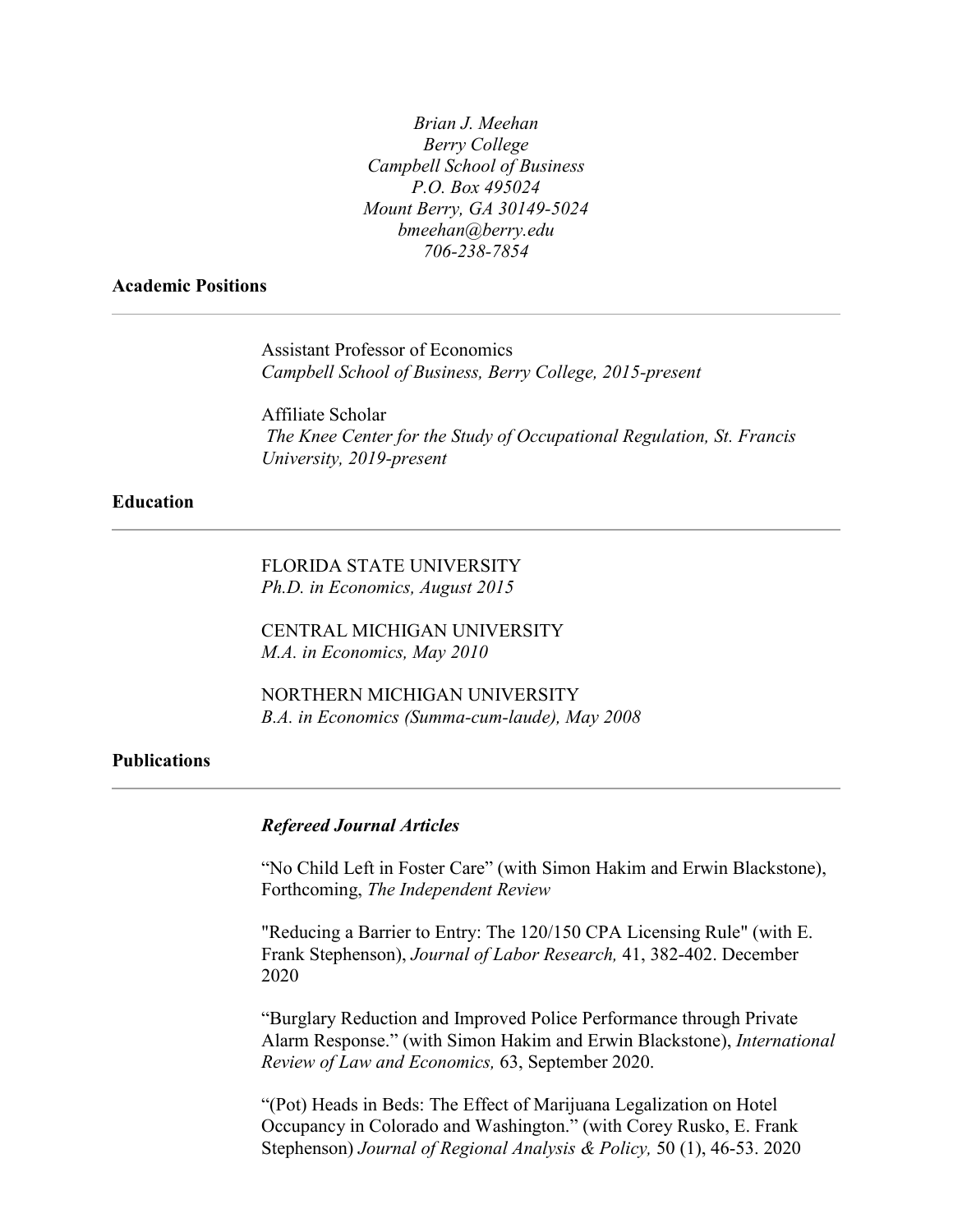"The effects of growth in occupational licensing on intergenerational mobility." (with Edward Timmons, Andrew Meehan, and Ilya Kukaev) *Economics Bulletin.* June, 2019.

"Assessing Growth in Occupational Licensing of Low-Income Occupations 1993-2012." (with Edward Timmons, Andrew Meehan, and John Hazenstab) *Journal of Entrepreneurship and Public Policy,* 7(2) 2018.

"Does Private Security Affect Crime?: A test using state regulations as instruments." (with Bruce L Benson) *Applied Economics,* 49(48) 2017: 1-16.

"A Regional, Market Oriented Governance for Disaster Management: A New Planning Approach." (with Simon Hakim and Erwin Blackstone) *Evaluation and Program Planning,* (64) June 2017: 57-68.

"Do Economies of Scale Exist in Private Protection? Evaluating Nozick's "Invisible Hand"." *Journal of Private Enterprise*, 32(2) June 2017: 83-91.

"The Impact of Licensing Requirements on Industrial Organization and Labor: Evidence from the US private security market." *International Review of Law and Economics*. 42, June 2015:113–121.

"The Occupation of Regulators Influences Occupational Regulation: Evidence from the US private security industry." (with Bruce L Benson) *Public Choice.* 161(1) 2015: 97-117.

## *Book Chapters*

"Predatory Public Finance and the Evolution of the War on Drugs." (with Bruce L. Benson) *For Your Own Good: Paternalism, Taxes, and Fiscal Discrimination in the Twenty-First Century* (ed. Adam Hoffer and Todd Nesbit) Mercatus Center. January 2018.

### *Peer Reviewed Policy Papers*

"Barriers to Mobility: Understanding the Relationship Between Growth in Occupational Licensing and Economic Mobility" (with Ed Timmons and Andrew Meehan) Policy + Analysis. *The Archbridge Institute.* November 2017.

"Too Much License? A Closer Look at Occupational Licensing and Economic Mobility" Inquiry & Analysis. *The Archbridge Institute.* April 2018. (Cited by: *The Hill, Forbes, Reason, The Sacramento Bee, The Orange County Register, Washington Examiner, and Marginal Revolution*)

#### *Op-Eds*

"Reviving the American Dream is Going to Take Licensing Reform" (with Edward Timmons) *The Hill.* April 19, 2018.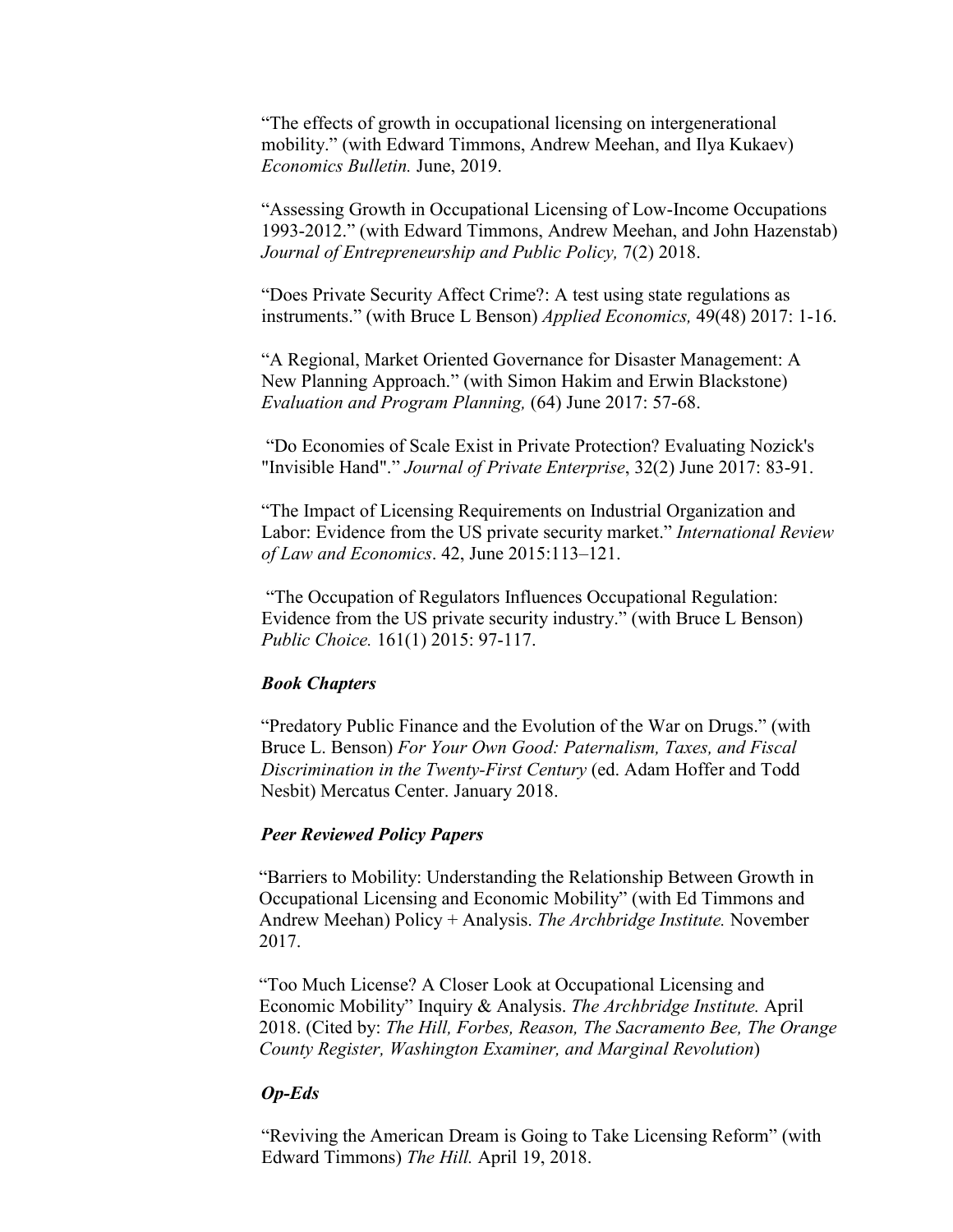"Does the Ball Lie?: Testing the Rasheed Wallace Hypothesis." (with Corey Jenkins and Javier Portillo) Revise and Resubmit *Journal of Quantitative Analysis in Sports.*

"Dark Web Drug Markets and Cartel Violence." (with Nicholas Farmer)

**Invited Talks and Conference Presentations**

### **Institute for Humane Studies and Pacific Research Institute Entrepreneurship Seminar**

Occupational Licensing, Entrepreneurship, and Intergenerational Mobility. 2020

# **Southern Illinois University-Edwardsville/Center for the Study of Occupational Regulation-St. Francis) Occupational Licensing Conference.**

Let Them Earn from What They Earn: Increasing the effectiveness of prison vocational training through occupational licensing reform. 2020

## **Center for the Study of Occupational Regulation Emerging Scholars Conference**

Accounting for the Impact of the 120/150 CPA Licensing Rule. 2019

## **Western Carolina University Scaled Up Seminar**

Burglary Reduction and Improved Police Performance Through Private Alarm Response. 2019

#### **Troy University**

Burglary Reduction and Improved Police Performance Through Private Alarm Response. 2018

#### **State Policy Network Conference (IHS and Knee Center co-sponsored seminar)**

Occupational Licensing and Intergenerational Mobility. 2018

#### **Pennsylvania State University-Erie**

Predatory Public Finance and the War on Drugs. 2018

#### **Gannon University**

Predatory Public Finance and the War on Drugs. 2018

## **George Mason University Graduate Student Paper Workshop**

The Impact of Licensing Requirements on Industrial Organization and Labor: Evidence from the US private security market. 2014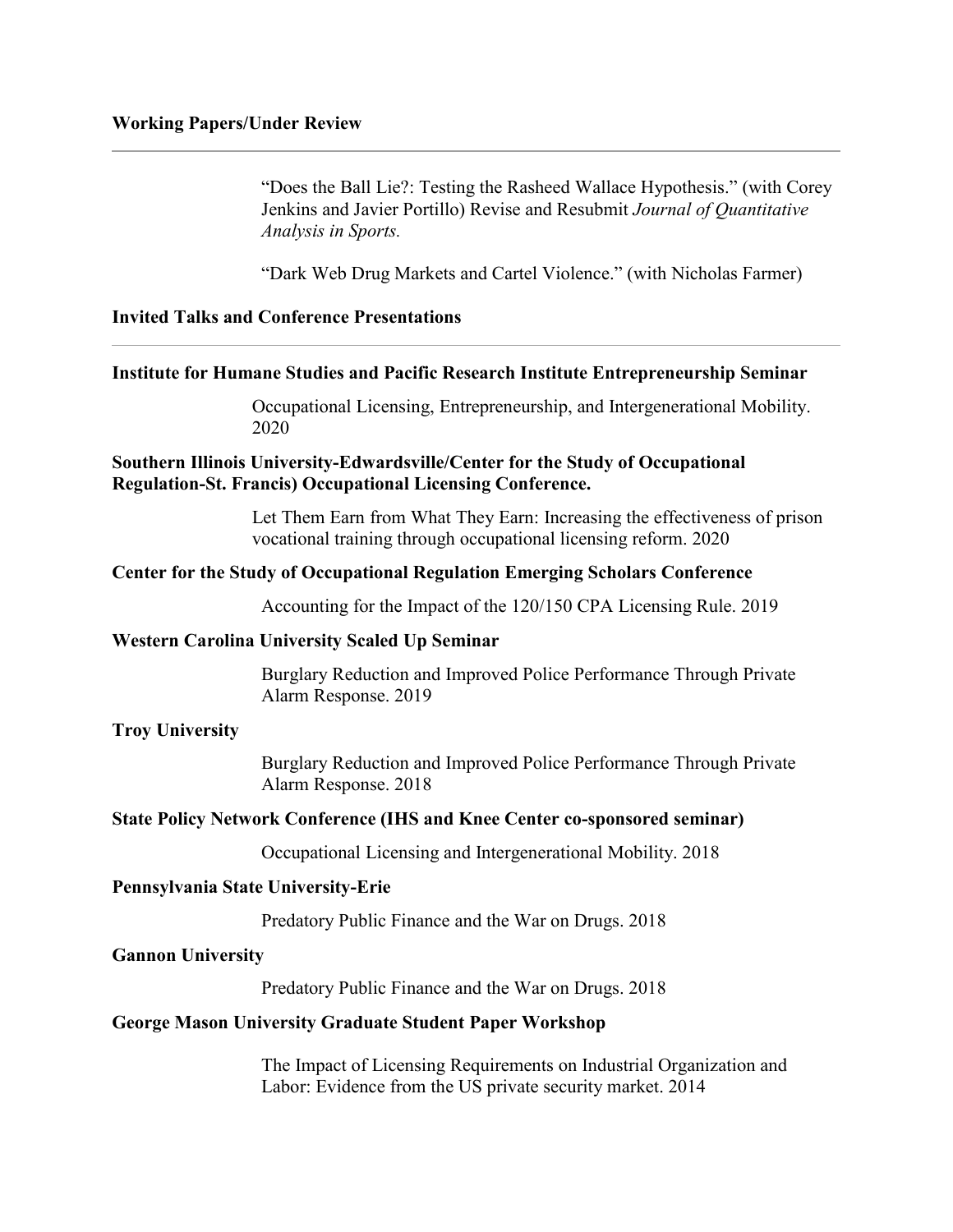### **DeVoe Moore Center's Critical Issues Symposium**

The Effects of Private Security on the U.S. Criminal Justice System: Recent Evidence. 2016

## **The Philosophy, Politics, and Economics of Liberty Colloquium**

Rent Seeking and Regulatory Capture in the U.S. Private Security Industry. 2014

## **Southern Economic Association**

Accounting for the Impact of the 120/150 CPA Licensing Rule. Washington D.C. 2018

Dark Web Drug Markets and Cartel Violence. Washington D.C. 2018

Public Provision of a Private Good: The Case of Police Response to Electronic Alarms. Tampa, FL 2017

Does Private Security Enhance Police Productivity? New Orleans, LA 2016

The Impact of Licensing Requirements on Industrial Organization and Labor: Evidence from the US private security market. Atlanta, GA 2014

## **Association of Private Enterprise Education**

Accounting for the Impact of the 120/150 CPA Licensing Rule. Nassau, Bahamas. 2019

Private Security and Public Police Productivity. Maui, Hawaii 2017

Does Private Security Enhance Police Productivity? Las Vegas, NV 2016

Rent Seeking and Regulatory Capture in the U.S. Private Security Industry. Las Vegas, NV 2014

## **Public Choice Society**

Rent Seeking and Regulatory Capture in the U.S. Private Security Industry. Charleston, SC 2014

Does Private Security Affect the Level of Crime?: A test using state regulations as instruments. New Orleans, LA 2013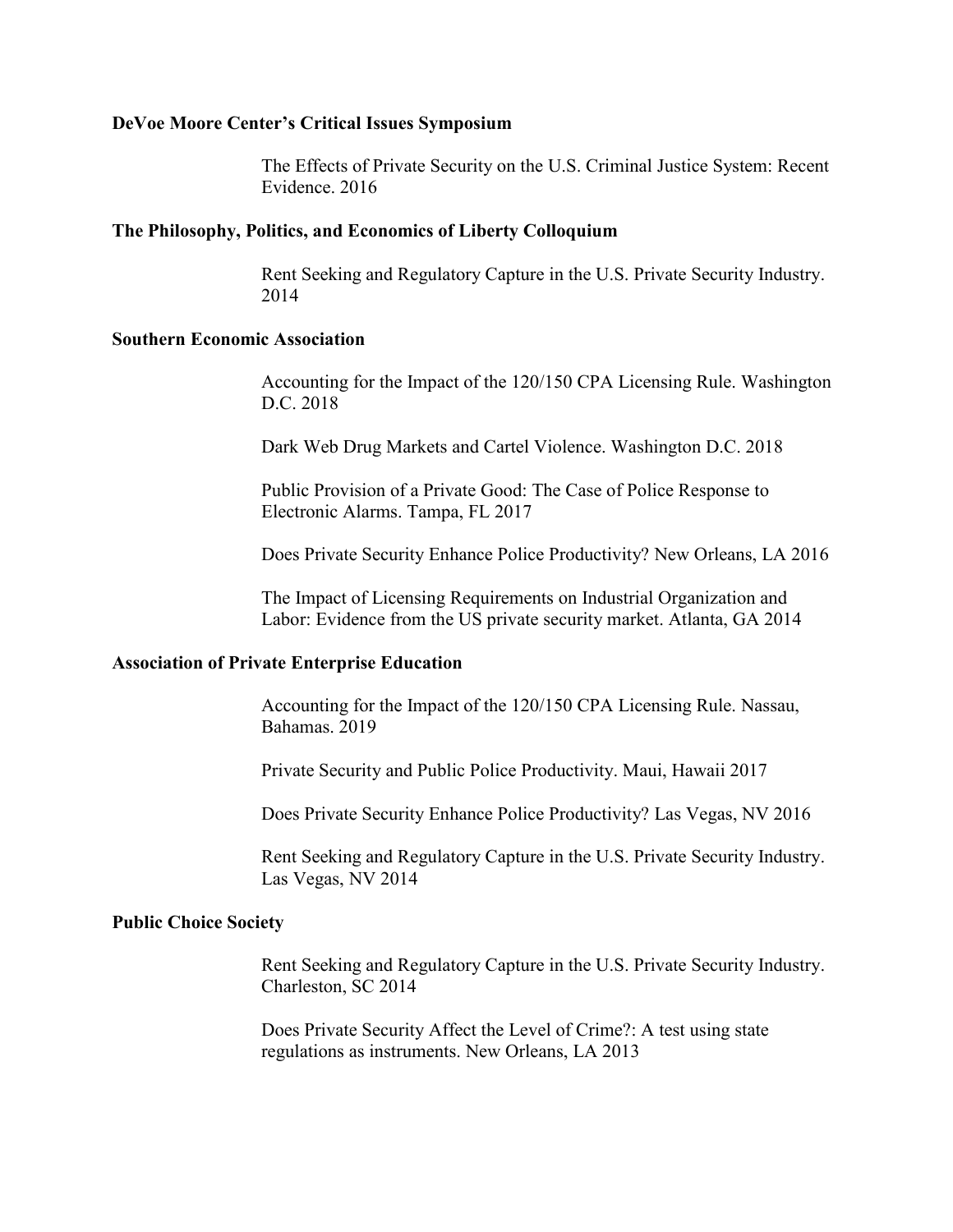*Economics Bulletin Contemporary Economic Policy Econ Journal Watch International Journal of Law, Crime, & Justice Journal of Drug Issues (Multiple Reviews) Journal of Economics and Finance Education Journal of Entrepreneurship and Public Policy Journal of Labor Research Journal of Private Enterprise Journal of Quantitative Criminology Journal of Regional Analysis & Policy Regulation and Governance Utah State University Center for Growth and Opportunity*

# **Honors and Awards**

Berry College Summer Research Stipend 2019 Campbell School of Business Outstanding Scholar Award 2017-2018 Archbridge Institute Grant Recipient 2017-2018 DeVoe Moore Dissertation Fellowship 2014-2015 Humane Studies Fellowship 2014-2015 Mercatus Center Visiting Dissertation Fellow 2014-2015 Koch Doctoral Fellow 2010-2014 Mercatus Center Adam Smith Fellow 2013-2014